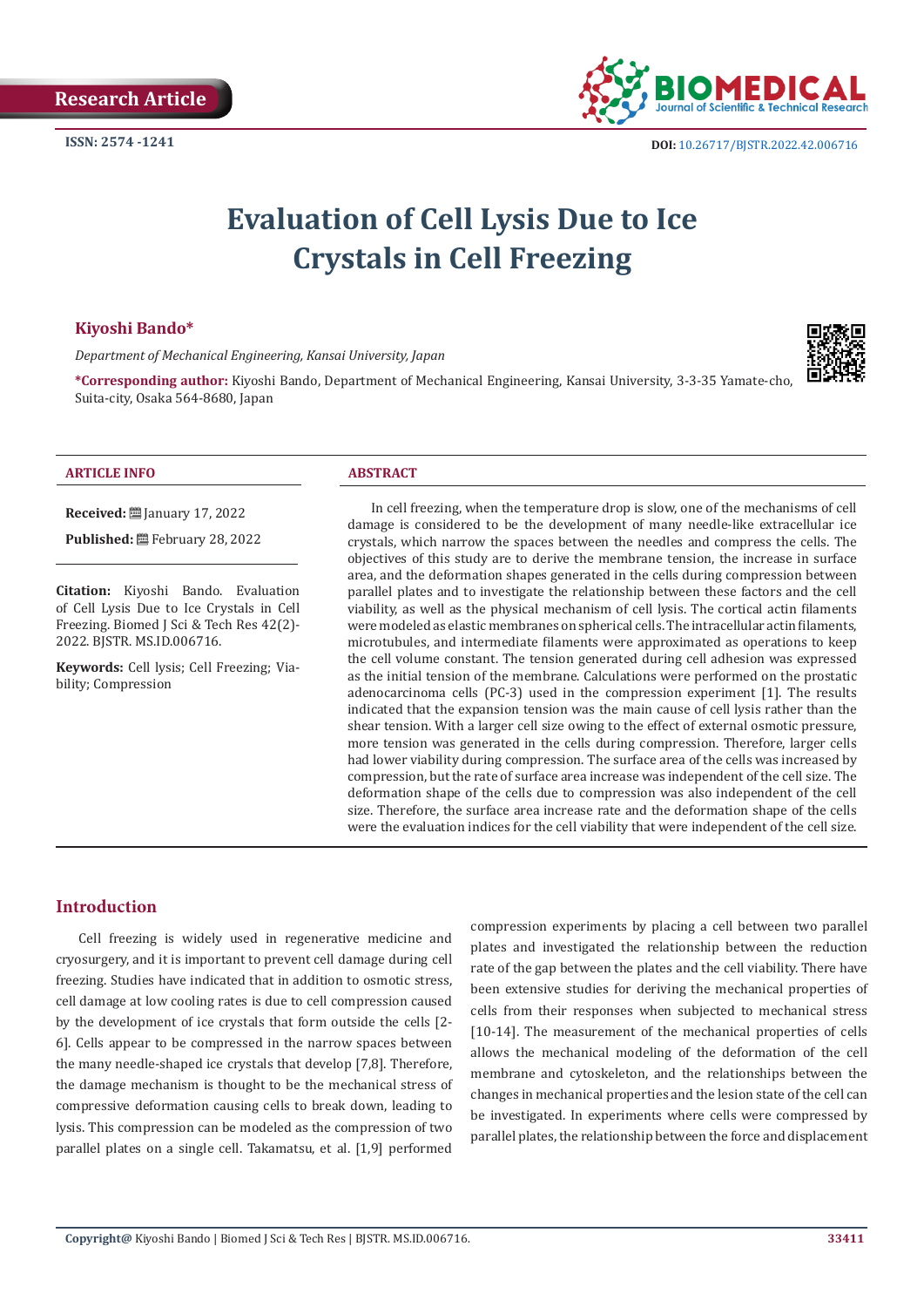or between the stress and strain has been determined using microcantilevers [15-18].

In the present study, the compressive deformation of cells was analyzed using a method wherein microcapsules were compressively deformed by parallel plates [19]. The target cells were human prostatic adenocarcinoma cells, which had previously been subjected to plate compression experiments and their viability was measured [1]. We performed calculations corresponding to this experiment to determine the cell strain, the tension generated in the membrane, and the pressure difference between the inside and outside of the cell for the compressive force. When cells are compressed, the membrane undergoes expansion strain and shear strain, but it is shown that the expansion tension is related to cell lysis, and a relationship between the maximum value of the expansion tension and the cell viability is determined. During cell freezing, the osmotic pressure of the surrounding solution changes, along with the cell size. The surface area increases when the cells are compressed, and the relationship between the rate of increase of the surface area and the cell lysis is investigated. We show that the evaluation indices for the cell viability that are independent of the cell size are the rate of increase of the surface area and the deformation shape of the cell.

#### **Analysis**

A computational model of a spherical cell compressed by two parallel plates is shown in Figure 1. The deformation is assumed to be axisymmetric, and only the upper half is treated assuming the vertical symmetry of the shape. The initial radius of the cell

is denoted as  $R$ <sub> $\rho$ </sub> and the displacement of the upper half when it is compressed by the plate is denoted as *δ*. The cytoskeleton consists of actin filaments, microtubules, and intermediate filaments. The actin filaments, which exist along the inner side of the cell membrane, mainly support the mechanical structure of the surface [20]. Therefore, we modeled the cell surface as an elastic membrane. In addition, the actin filaments, microtubules, and intermediate filaments inside the cell support the structure of the whole cell [17]. Therefore, we represent the actions of these components as the maintenance of the original volume of the whole cell. Cells adhere to the plates during plate compression, and in general, membrane tension is generated when cells adhere to a plate [21,22]. This tension is treated as the initial tension and modeled as follows. When there is no tension in the cell membrane, the cell is a sphere of radius  $R_{\scriptscriptstyle 0}$ , and the initial tension  $T_{\scriptscriptstyle \hat i}$  is generated when the sphere expands to radius  $R_i$ . At this time, the initial stretch of the membrane is  $\lambda_i = R_i / R_0$ . The axis along the meridian of the sphere of radius  $R_0$  is denoted as *S*, and that along the meridian of the shape after deformation due to plate compression is denoted as *s*. The angle between axis *s* and axis *r* is denoted as *ψ* . For an axisymmetric elastic membrane, the equations of the static force balance in the tangential and normal directions in the meridian plane are given as follows [10], in which the bending stiffness of the membrane is ignored.

$$
\frac{dT_s}{ds} + \frac{1}{r} \frac{dr}{ds} (T_s - T_\varphi) = 0
$$
  

$$
\kappa_s T_s + \kappa_\varphi T_\varphi = p_{tr}
$$

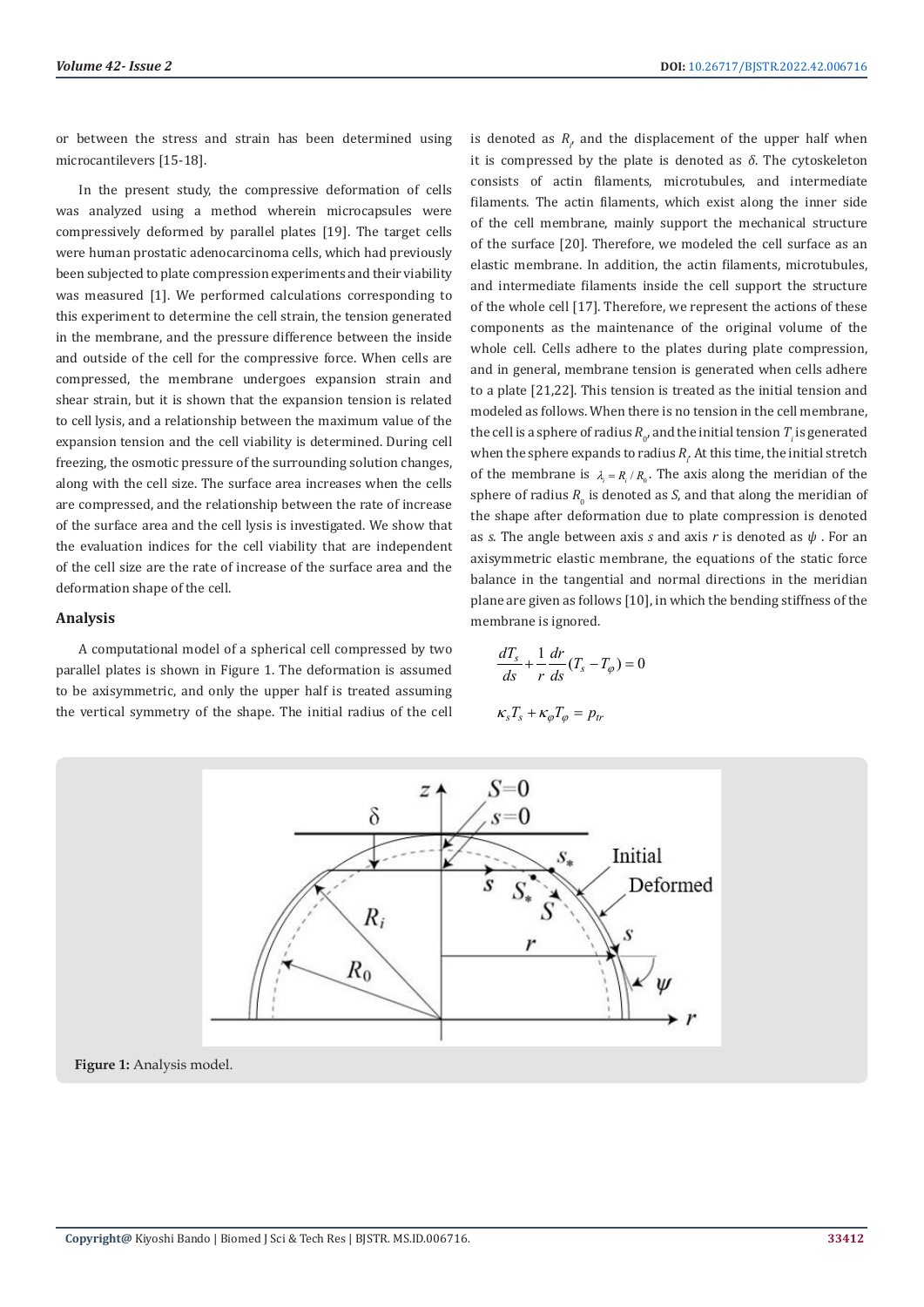Here,  $T_s$  and  $T_\varphi$  represent the principal tensions in the meridian plane and the principal tension in the circumferential direction, respectively.  $\kappa_s$  and  $\kappa_\varphi$  represent the principal curvature in the meridian plane and the principal curvature in the orthogonal plane, respectively.  $p_{tr}$  represents the transmural pressure, i.e., the pressure difference between the inside and outside (internal pressure – external pressure). The principal stretch in the meridian plane *λ*<sub>s</sub> and the circumferential principal stretch *λ*<sub>φ</sub> are given by  $\lambda_s = ds / dS$ ,  $\lambda_\varphi = r / R$ , where *R* represents the *r* coordinate in the initial state of the material point after deformation. The tensions *Ts* and *Tφ* are calculated using Evans and Skalak's model [10] for biological membranes;

 $T_s = K(\lambda_s \lambda_\varphi - 1) + \mu(\lambda_s^2 - \lambda_\varphi^2)/2\lambda_s^2 \lambda_\varphi^2$ , and  $T_\varphi$  is obtained by interchanging  $\lambda_s$  and  $\lambda_\varphi$  in  $T_s$ .

 $K (= Eh / 2(1-v))$  represents the area-expansion modulus, and  $\mu (= Eh / 2(1 + v))$  represents the shear modulus. Here, *E* represents the Young's modulus, *h* the membrane thickness, and ν the Poisson's ratio. The isotropic tensions, i.e., the expansion tension  $T_e$ , the shear tension  $T_{sh}$ , and the Mises tension  $T_{M}$ , which is used to predict material failure according to the yield condition of the material, are determined using the following equations.

$$
T_e = (T_s + T_\varphi)/2 \, , \, T_{sh} = |T_s - T_\varphi|/2 \, , \, T_M = \sqrt{T_s^2 + T_\varphi^2 - T_s T_\varphi}
$$

The Young's modulus *E* and Poisson's ratio ν are for membranes, but when determining the elastic modulus of a cell using atomic force microscopy, the Young's modulus *E*' of the entire cell is often determined using the relationship between the force and displacement for the entire cell. Therefore, the approximate relationship  $E h = E' R_i$  for  $v = 0.5$  was used to obtain the *Eh* from  $E'$  and  $R_1$ . The above equations were solved under the condition that the volume inside the cell does not change and the symmetry conditions of the shape at  $z = 0$  (i.e. $\psi = \pi/2$ ) to determine the strain of the cell, deformation shape, tension distribution, and pressure difference for the compressive force. The calculation method was described in detail in [19].

#### **Results and Discussion**

To validate the computational model, a comparison with experimental results (16) was performed. In this experiment, a single endothelial cell was subjected to a compression test using parallel plates, and the relationship between the force *F* and the compressive strain *ε* (= *δ* / *Ri* ) was determined, as shown in Figure 2. In the calculation, the cell diameter was assumed to be 17.4µm, according to the experimental images. The Young's modulus *E*' of the whole cell was set as 1220Pa according to the Young's modulus of the cytoplasm (1000Pa), the Young's modulus of the nucleus (2500Pa), and the estimated volume ratio of the nucleus to the cytoplasm (0.17). Fitting to the experimental results was performed with the initial stretch set as  $\lambda_i = 1.12$ . The calculation results are indicated by the solid line in Figure 2. They agreed well with the experimental results with reasonable errors. According to the calculation, the initial tension determined from the initial stretch of the membrane was 2.7mN/m. According to measurements of HeLa cells (15-25µm in diameter) attached to a substrate, the membrane tension ranged from 2.73 to 3.62mN/m [22]. The results of the present calculations are close to these values.



**Figure 2:** Relationship between the force and compressive strain.

When cells are frozen at a low temperature drop rate, ice crystals develop in a needle-like shape on the outside of the cells over time, and the cells appear to be compressed in the narrow spaces between the crystals [7,8]. Therefore, Takamatsu, et al. [1] hypothesized that the mechanical stress of compression is a major cause of cell damage during cell freezing, and as a model experiment, they performed compression tests on cells using parallel plates and investigated the relationship between the compression rate and the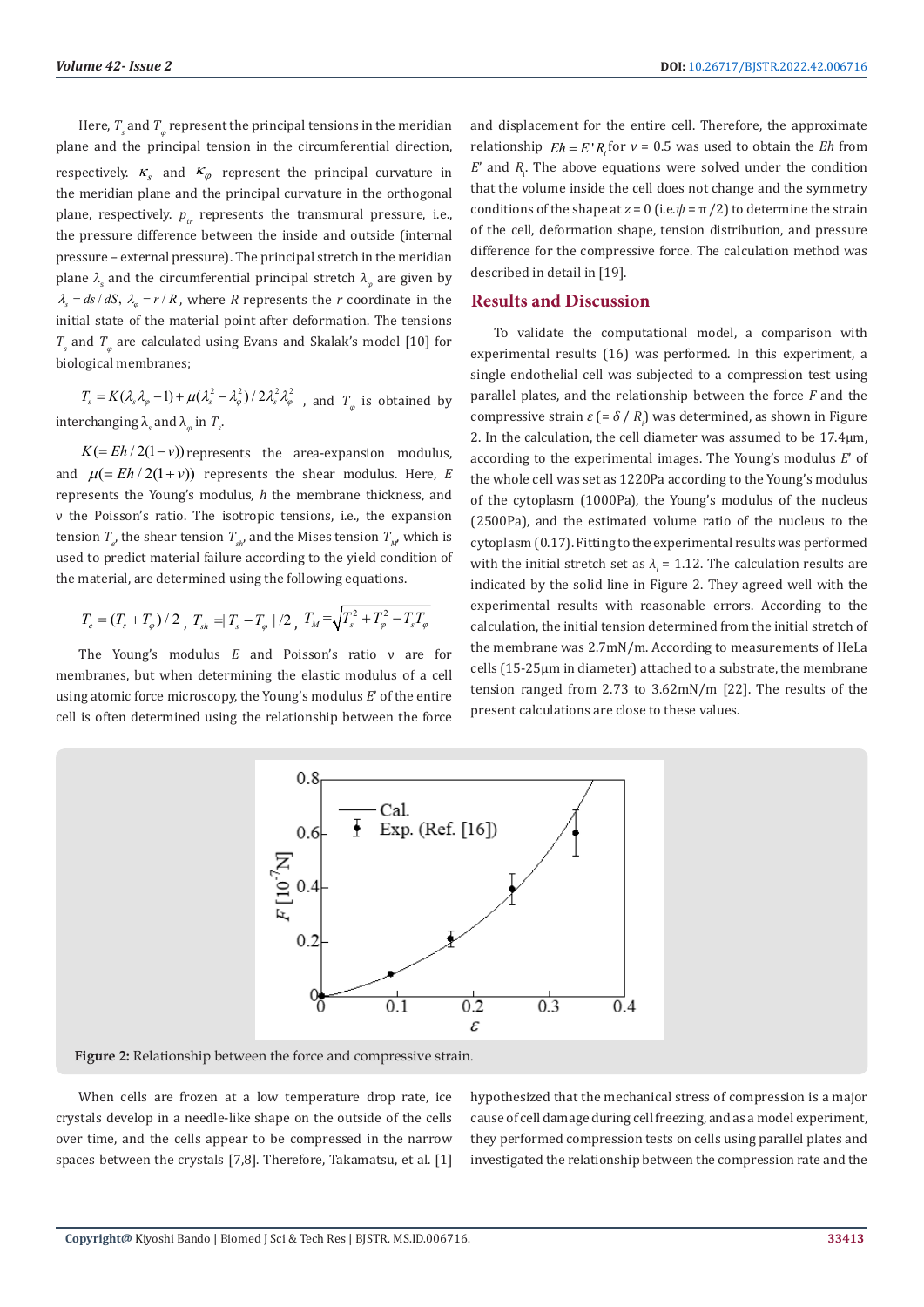cell viability. The target cells were human prostatic adenocarcinoma cells. In the experiment, the change in the cell size caused by the change in the external osmotic pressure generated during cell freezing was considered; i.e., compression testing was performed on these cells by changing the concentration of an extracellular NaCl aqueous solution, which changed the cell diameter to 15.4, 17.8, and 20.5µm. Table 1 presents the relationship between the compressive strain *ε* and the cell viability, which were averaged for the three kind of cells. The data were taken from Figure 6 in Ref. [1]. For the cell with diameter  $d = 2R_i = 17.8 \mu m$ , calculations were performed for compression due to parallel plates. The Young's modulus of the membrane *E* of prostate cancer was calculated

using the measured Young's modulus of a whole cell, i.e., *E'* = 452Pa [23]. The initial stretch was set as  $\lambda = 1.12$ , which was used in the calculation shown in Figure 2. The calculation results for the relationship between the compressive force *F* and the strain *ε* are presented in Figure 3. When the strain was larger than  $\varepsilon = 0.7$ , the force *F* increased rapidly; thus, the viability decreased significantly, as shown in Table 1.

**Table 1:** Relationship between the compressive strain and the cell viability [1].

| $\epsilon$<br>c | 0.47 | 0.6 | 0.69 | 0.75<br>ບ. / J | $_{0.81}$ |
|-----------------|------|-----|------|----------------|-----------|
| Viability [%]   | 80   | 65  | 50   | ≘<br>აა        | ∠∪        |



**Figure 3:** Relationship between the compressive force and the strain (*d* = 17.8μm).

Figure 4 shows the variations in the expansion tension  $T_e$  and shear tension  $T_a$  with respect to the dimensionless  $S' (= 2S / \pi R_0)$ when the strain *ε* was varied. The white circles in the figure indicate the points corresponding to  $S$ . The contact area with the plate is shown on the left of the white circles, and the non-contact area with the plate is shown on the right.  $T_e$  was approximately uniform on the membrane and was maximized at  $S' = 1$ ; i.e., at  $z = 0$ . In addition,  $T_{\scriptscriptstyle e}$  increased with the strain ε. The shear tension  $T_{\scriptscriptstyle \rm sh}$  increased with *S*' and was maximized at  $z = 0$ . However,  $T_{sh}$  was approximately one order of magnitude lower than  $T_e$ . Figure 5 shows that the distribution of the Mises tension  $T_{M}$  was almost identical to  $T_{e}$  in Figure 4, indicating that the expansion tension caused cell lysis.

Figure 6 shows the relationship between the strain and the pressure difference. When a cell lyses, the pressure difference is thought to decrease to zero from the pressure difference immediately before the lysis. The volume loss during compression is derived from  $dV = AL_p p_w dt$ , where  $L_p$  is the water permeability of the cell membrane. The value for the erythrocyte membrane  $L_p = 0.92 \times 10^{-7}$ <sup>12</sup>m/sPa [24] was used as  $L_{p'}$ , the surface area of a spherical cell of diameter 17.8µm was used as the surface area *A*, and *dt* represents the time (10min) that the cell was under compression [1]. The rates of volume loss were 19% and 37% at  $p_{tr} = 1$  and 2 kPa, respectively. In this cell model, the cytoskeleton inside the cell works to keep the volume of the whole cell constant, and the water permeability of the membrane is ignored.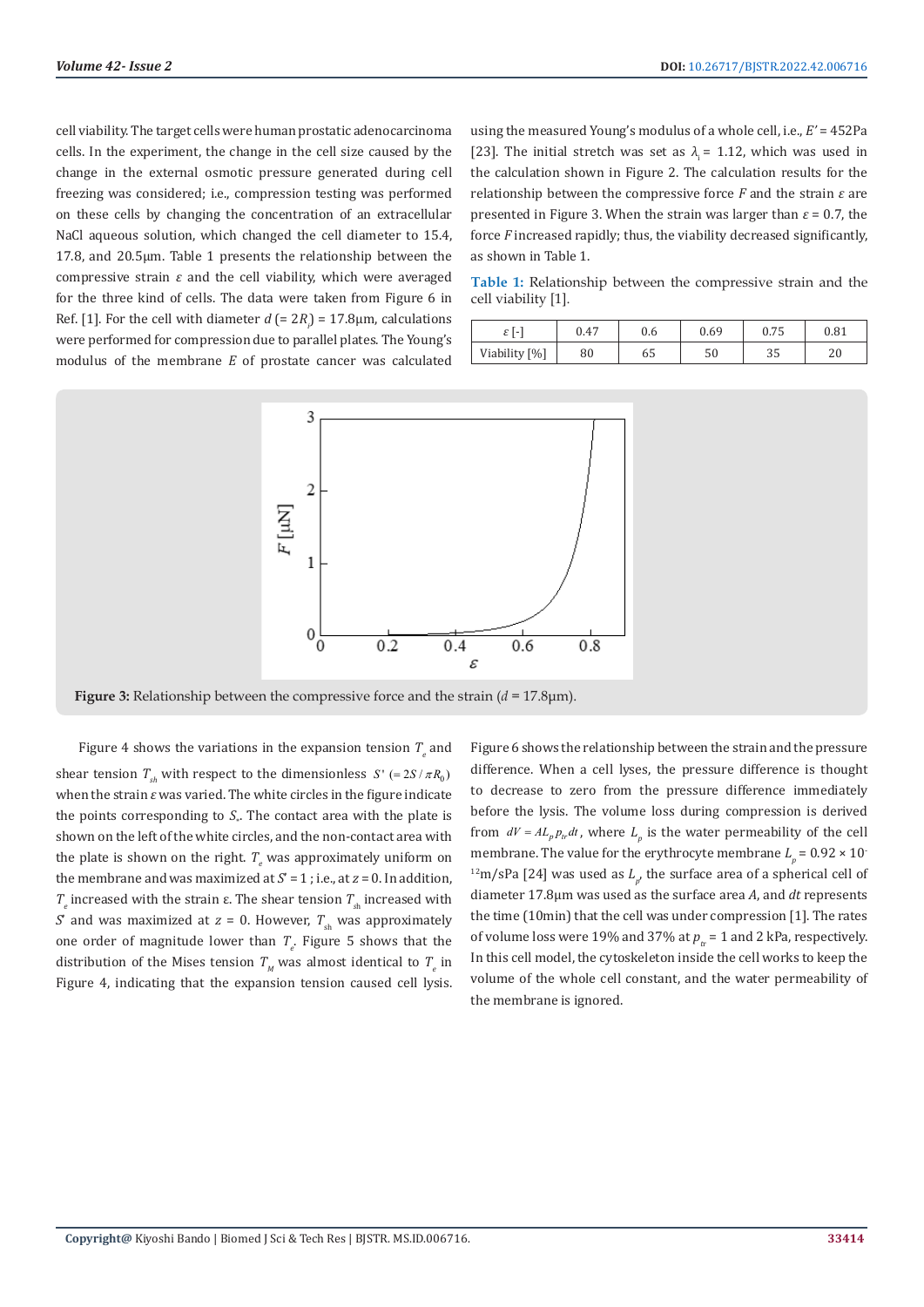

**Figure 4:** Variations in  $T_e$  and  $T_{sh}$  ( $d = 17.8 \mu m$ ).



**Figure 5:** Variations in  $T_M$  ( $d = 17.8 \text{µm}$ ).



**Figure 6:** Relationship between the pressure difference and the strain (*d* = 17.8μm).

To investigate the effect of the change in the cell diameter on the tension, we performed calculations for cells with diameters of 15.4, 17.8, and 20.5 $\mu$ m with  $\varepsilon$  = 0.7 and 0.8. The calculation results

for  $T_e$  and  $T_{sh}$  are shown in Figure 7.  $T_e$  and  $T_{sh}$  both increased with the diameter. Therefore, it was expected that a larger diameter would correspond to lower cell viability, similar to the results of a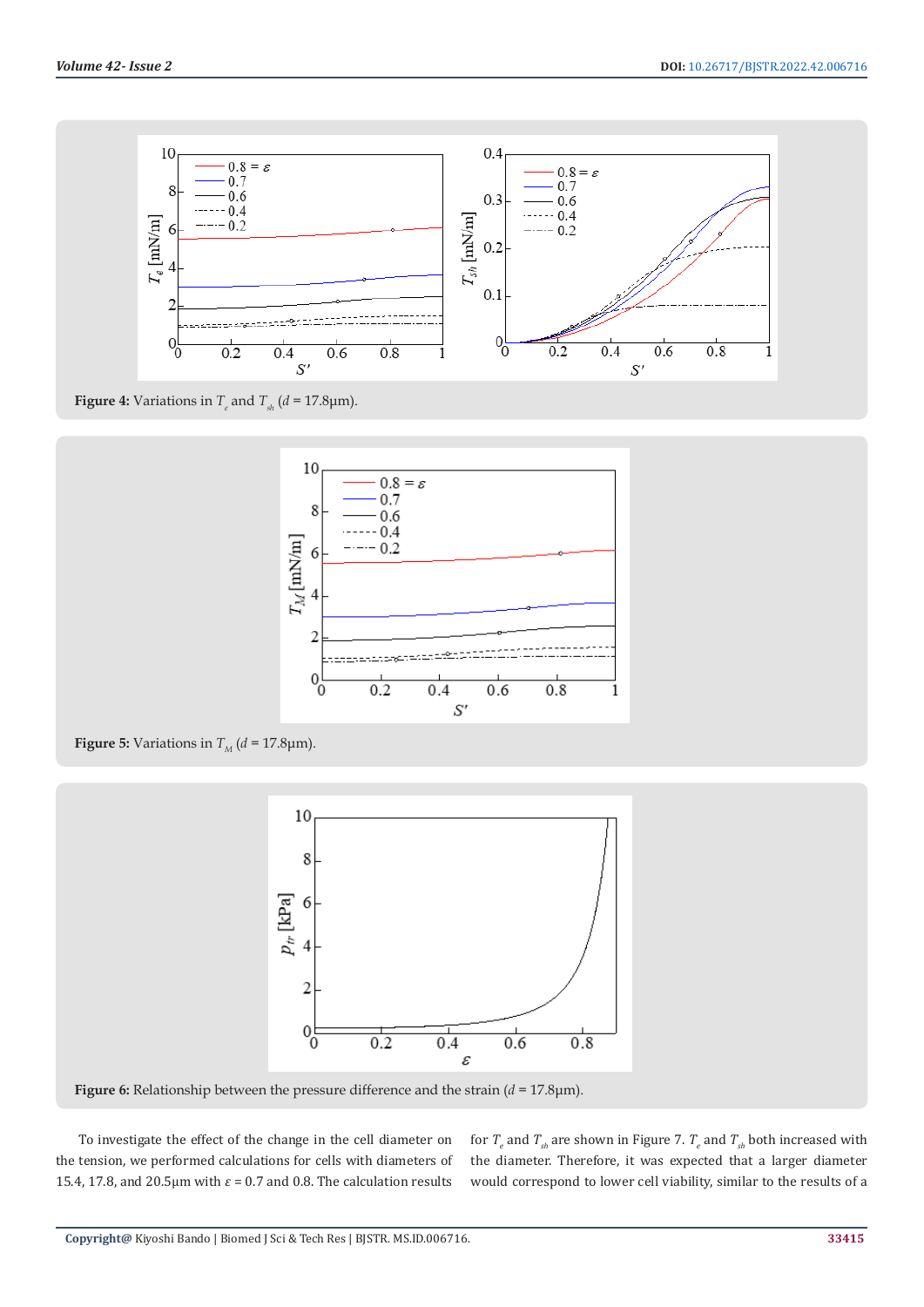previous experiment [1]. Figure 8 shows the relationship between the maximum value of  $T_{e}$ , i.e.,  $T_{e, max}$ , and the viability of cells with a diameter of 17.8µm. The error bars in Figure 8 indicate the changes in  $T_{\text{grav}}$  when the diameter changed from 15.4 to 20.5 $\mu$ m. The causal factor triggering the cell lysis was thought to be the  $T_{e, max}$  in Figure 8. The positions of  $T_{\text{grav}}$  are indicated by the black dots in Figure 11. The cytoskeletal structure of erythrocytes is mainly composed of spectrin on the inner side of the cell membrane, which differs from the cytoskeletal structure of prostatic adenocarcinoma cells.

The expansion tension at which erythrocytes undergo hemolysis is  $T_h$  = 15mN/m [25], which exceeds the maximum value ( $T_{e, max}$ ) in Figure 8. The radius of the erythrocyte when it was expanded to a sphere without changing the surface area from its initial value of 138 $\mu$ m<sup>2</sup> [26] was assumed to be  $r_h$ . The pressure difference  $p_h$ at this time was  $p_r = 9.1$  kPa calculated by the Laplace equation  $p_{\mu} = 2 T_h / r_h$ . This was the pressure difference that causes hemolysis of erythrocytes. By comparing this value with the results shown in Figure 6, the compressive strain was determined to be 0. 87.



**Figure 7:** Changes in  $T_e$  and  $T_{sh}$ .



**Figure 8:** Relationship between the maximum expansion tension and the cell viability.

The surface area increases when cells are compressed. The results of the effect of the change in the cell diameter on the rate of increase of the surface area  $A/A$ <sub>*i*</sub> during compression are presented in Figure 9. Here,  $A_i (= \pi d^2 / 2)$  represents the surface area in the initial state. As shown in Figure 9, the effect of the change in the cell diameter on  $A/A<sub>i</sub>$  was negligible. Therefore, the rate of increase of the surface area was independent of the cell size and was used as an evaluation index for the cell viability. Figure 10 shows the relationship between  $A/A$ , and the viability. The results shown in Figures 9 & 10 are almost the same as those in Ref. [1]. Figure 11

shows the deformed shape of the cell resulting from compression. Here,  $\varepsilon$  = 0, 0.47, 0.69 and 0.81 correspond to the initial state and the compression states at 80%, 50%, and 20% viability, respectively. Because the deformation shape was independent of the cell diameter, a dimensionless representation with the initial radius  $R<sub>i</sub>$  as the representative length is presented in Figure 11. Thus, the deformation shape was independent of the cell size and was used as an evaluation index for the cell viability. The black circle indicates the position where the expansion tension reached its maximum value  $T_{\text{env}}$ .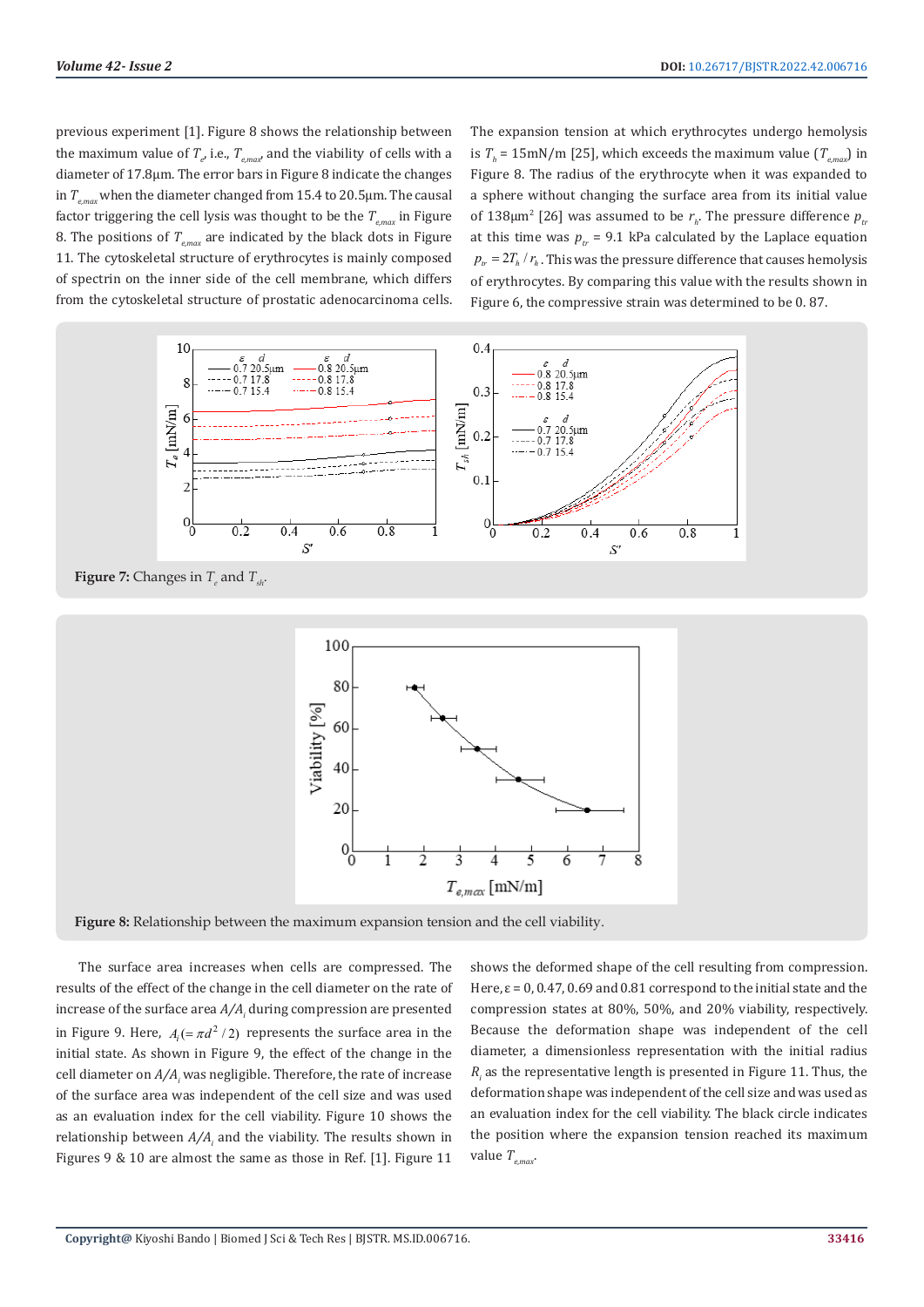

**Figure 9:** Relationship between the strain and the rate of increase of the surface area.



**Figure 10:** Relationship between the rate of increase of the surface area and the cell viability.



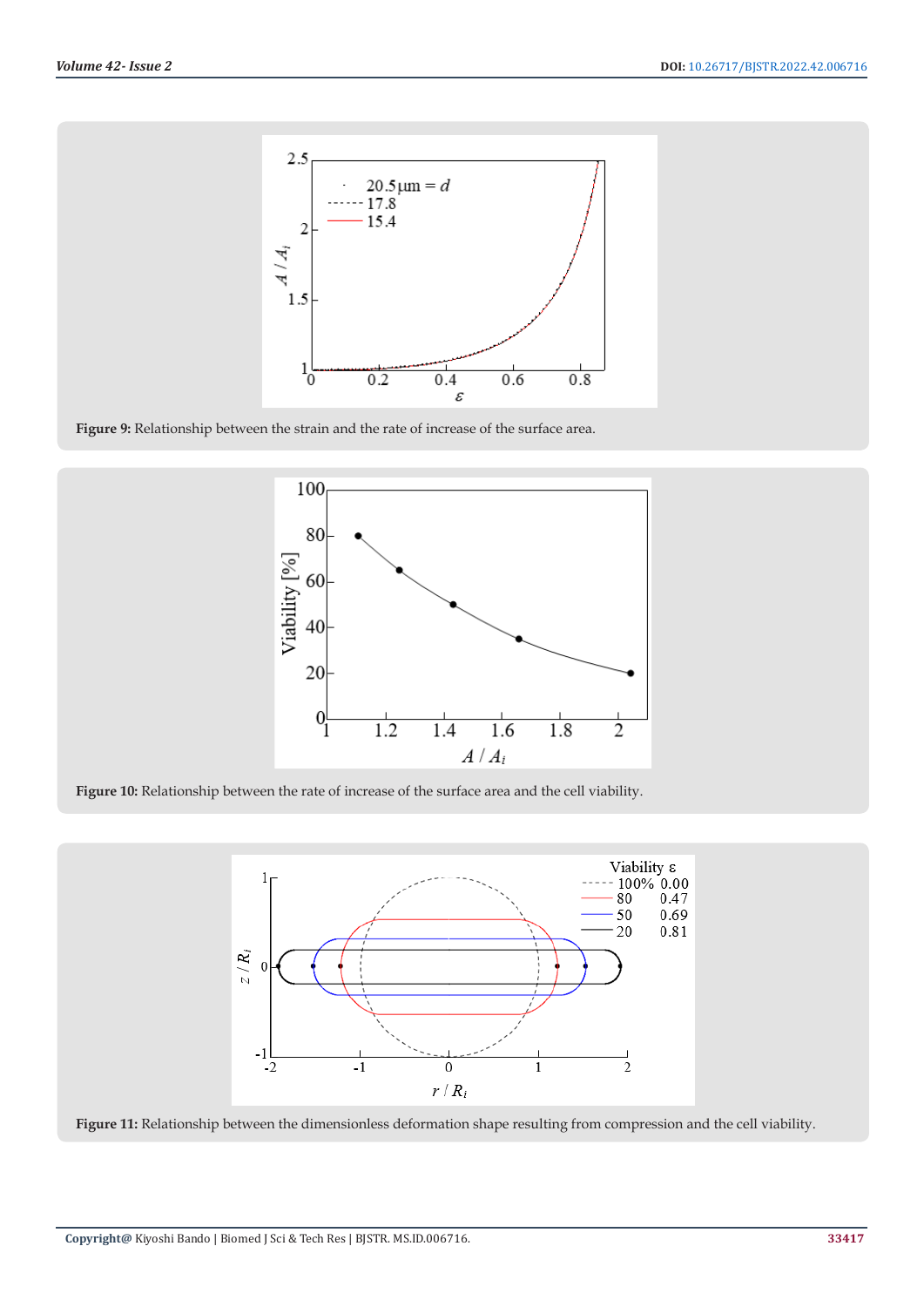### **Conclusion**

We performed calculations to model the process of cells being compressed by the development of external ice crystals in cell freezing under a slow temperature drop and obtained the following results.

- **1)** The cause of cell lysis was expansion tension in the membrane of cortical actin filaments, and the effect of shear tension was negligible.
- **2)** When the cell size increased owing to external osmotic pressure, the expansion tension due to the compression increased. Therefore, larger cells had lower viability under compression.
- **3)** For prostatic adenocarcinoma cells with a diameter of 17.8µm, the expansion tensions that resulted in 50% and 20% viability were 3.5 and 6.6mN/m, respectively, and the rates of increase in the surface area were 1.4 and 2.0, respectively.
- **4)** The rate of increase of the surface area under compression and the deformation shape are indices of the cell viability, because they are independent of the cell size in the range from *d* =15.4 to 20.5µm.

#### **References**

- 1. [Takamatsu H, Takeya R, Naito S, Sumimoto H \(2005\) On the mechanism](https://kyushu-u.pure.elsevier.com/en/publications/on-the-mechanism-of-cell-lysis-by-deformation)  [of cell lysis by deformation. Journal of Biomechanics 38\(1\): 117-124.](https://kyushu-u.pure.elsevier.com/en/publications/on-the-mechanism-of-cell-lysis-by-deformation)
- 2. [Maximov NA \(1929\) Internal factors of frost and drought resistance in](https://www.semanticscholar.org/paper/Internal-factors-of-frost-and-drought-resistance-in-Maximov/f10615b39866a83259c998ddae1d47cf889eb03c)  [plants. Protoplasma 7: 259-291.](https://www.semanticscholar.org/paper/Internal-factors-of-frost-and-drought-resistance-in-Maximov/f10615b39866a83259c998ddae1d47cf889eb03c)
- 3. [Nei T \(1967\) Mechanism of hemolysis of erythrocytes by freezing at](https://pubmed.ncbi.nlm.nih.gov/5623568/)  [near-zero temperatures: I. Microscopic observation of hemolyzing](https://pubmed.ncbi.nlm.nih.gov/5623568/)  [erythrocytes during the freezing and thawing process. Cryobiology 4\(3\):](https://pubmed.ncbi.nlm.nih.gov/5623568/)  [153-156.](https://pubmed.ncbi.nlm.nih.gov/5623568/)
- 4. [Mazur P, Rall WF, Rigopoulos N \(1981\) Relative contributions of the](https://www.ncbi.nlm.nih.gov/pmc/articles/PMC1327651/)  [fraction of unfrozen water and of salt concentration to the survival of](https://www.ncbi.nlm.nih.gov/pmc/articles/PMC1327651/)  [slowly frozen human erythrocytes. Biophysical Journal 36\(3\): 653-675.](https://www.ncbi.nlm.nih.gov/pmc/articles/PMC1327651/)
- 5. [Rubinsky B \(2000\) Cryosurgery. Annual Review of Biomedical](https://www.annualreviews.org/doi/abs/10.1146/annurev.bioeng.2.1.157)  [Engineering 2: 157-187.](https://www.annualreviews.org/doi/abs/10.1146/annurev.bioeng.2.1.157)
- 6. [Arora R \(2018\) Mechanism of freeze-thaw injury and recovery: A cool](https://pubmed.ncbi.nlm.nih.gov/29576084/)  [retrospective and warming up to new ideas. Plant Science 270: 301-313.](https://pubmed.ncbi.nlm.nih.gov/29576084/)
- 7. [Ishiguro H, Rubinsky B \(1994\) Mechanical interactions between ice](https://pubmed.ncbi.nlm.nih.gov/7988158/)  [crystals and red blood cells during directional solidification. Cryobiology](https://pubmed.ncbi.nlm.nih.gov/7988158/)  [31\(5\): 483-500.](https://pubmed.ncbi.nlm.nih.gov/7988158/)
- 8. [Koushafar H, Rubinsky B \(1997\) Effect of antifreeze proteins on frozen](https://pubmed.ncbi.nlm.nih.gov/9123708/)  [primary prostatic adenocarcinoma cells. Urology 49\(3\): 421-425.](https://pubmed.ncbi.nlm.nih.gov/9123708/)
- 9. [Takamatsu H, Kumagae N \(2002\) Survival of biological cells deformed in](https://pubmed.ncbi.nlm.nih.gov/12596647/)  [a narrow gap. Journal of Biomechanical Engineering 124\(6\): 780-783.](https://pubmed.ncbi.nlm.nih.gov/12596647/)
- 10. [Evans EA, Skalak R \(1980\) Mechanics and thermodynamics of](https://www.taylorfrancis.com/books/edit/10.1201/9781351074339/mechanics-thermodynamics-biomembranes-evan-evans-richard-skalak) [biomembranes. In: Evans EA, Skalak R \(Eds.\). CRC Press, Boca Raton](https://www.taylorfrancis.com/books/edit/10.1201/9781351074339/mechanics-thermodynamics-biomembranes-evan-evans-richard-skalak) **IISA**
- 11. [Lim CT, Zhou EH, Quek ST \(2006\) Mechanical models for living cells a](https://pubmed.ncbi.nlm.nih.gov/16321622/) [review. Journal of Biomechanics 39\(2\): 195-216.](https://pubmed.ncbi.nlm.nih.gov/16321622/)
- 12. [Suresh S \(2007\) Biomechanics and biophysics of cancer cells. Acta](https://pubmed.ncbi.nlm.nih.gov/17540628/) [Biomaterialia 3\(4\): 413-438.](https://pubmed.ncbi.nlm.nih.gov/17540628/)
- 13. [Kim DH, Wong PK, Park J, Levchenko A, Sun Y \(2009\) Microengineered](https://pubmed.ncbi.nlm.nih.gov/19400708/) [platforms for cell mechanobiology, Annual Review of Biomedical](https://pubmed.ncbi.nlm.nih.gov/19400708/) [Engineering 11: 203-233.](https://pubmed.ncbi.nlm.nih.gov/19400708/)
- 14. [Unal M, Alapan Y, Jia H, Varga AG, Angelino K, et al. \(2014\) Micro and](https://pubmed.ncbi.nlm.nih.gov/30023016/) [nano-scale technologies for cell mechanics. Nanobiomedicine 1: 29.](https://pubmed.ncbi.nlm.nih.gov/30023016/)
- 15. [Thoumine O, Ott A \(1997\) Time scale dependent viscoelastic and](https://pubmed.ncbi.nlm.nih.gov/9378761/) [contractile regimes in fibroblasts probed by microplate manipulation.](https://pubmed.ncbi.nlm.nih.gov/9378761/) [Journal of Cell Science 110\(17\): 2109-2116.](https://pubmed.ncbi.nlm.nih.gov/9378761/)
- 16. [Caille N, Thoumine O, Tardy Y, Meister JJ \(2002\) Contribution of the](https://pubmed.ncbi.nlm.nih.gov/11784536/) [nucleus to the mechanical properties of endothelial cells. Journal of](https://pubmed.ncbi.nlm.nih.gov/11784536/) [Biomechanics 35\(2\): 177-187.](https://pubmed.ncbi.nlm.nih.gov/11784536/)
- 17. [Ofek G, Wiltz DC, Athanasiou KA \(2009\) Contribution of the cytoskeleton](https://www.ncbi.nlm.nih.gov/pmc/articles/PMC2756354/) [to the compressive properties and recovery behavior of single cells.](https://www.ncbi.nlm.nih.gov/pmc/articles/PMC2756354/) [Biophysical Journal 97\(7\): 1873-1882.](https://www.ncbi.nlm.nih.gov/pmc/articles/PMC2756354/)
- 18. [Wu TH, Chiou YW, Chiu WT, Tang MJ, Chen CH, et al. \(2014\) The F-actin](https://pubmed.ncbi.nlm.nih.gov/24627216/) [and adherence-dependent mechanical differentiation of normal](https://pubmed.ncbi.nlm.nih.gov/24627216/) epithelial cells after TGF- $\beta_1$ [-induced EMT \(tEMT\) using a microplate](https://pubmed.ncbi.nlm.nih.gov/24627216/) [measurement system. Biomedical Microdevices 16\(3\): 465-478.](https://pubmed.ncbi.nlm.nih.gov/24627216/)
- 19. [Bando K \(2013\) Compressive deformation analysis of Alginate-Poly\(L\)](https://www.researchgate.net/publication/269919906_Compressive_Deformation_Analysis_of_Alginate-PolyLlysine-Alginate_APA_Microcapsule) [lysine-Alginate \(APA\) microcapsule. Journal of Biomechanical Science](https://www.researchgate.net/publication/269919906_Compressive_Deformation_Analysis_of_Alginate-PolyLlysine-Alginate_APA_Microcapsule) [and Engineering 8\(1\): 40-48.](https://www.researchgate.net/publication/269919906_Compressive_Deformation_Analysis_of_Alginate-PolyLlysine-Alginate_APA_Microcapsule)
- 20. [Langelier E, Suetterlin R, Hoemann CD, Aebi U, Buschmann MD \(2000\)](https://pubmed.ncbi.nlm.nih.gov/10990485/) [The chondrocyte cytoskeleton in mature articular cartilage: Structure](https://pubmed.ncbi.nlm.nih.gov/10990485/) [and distribution of actin, tubulin, and vimentin filaments. Journal of](https://pubmed.ncbi.nlm.nih.gov/10990485/) [Histochemistry & Cytochemistry 48\(10\): 1307-1320.](https://pubmed.ncbi.nlm.nih.gov/10990485/)
- 21. [Pourati J, Maniotis A, Spiegel D, Schaffer JL, Bulter JP, et al. \(1998\)](https://pubmed.ncbi.nlm.nih.gov/9612215/) [Is cytoskeletal tension a major determinant of cell deformability in](https://pubmed.ncbi.nlm.nih.gov/9612215/) [adherent endothelial cells?. American Journal of Physiology 274\(5\):](https://pubmed.ncbi.nlm.nih.gov/9612215/) [C1283-C1289.](https://pubmed.ncbi.nlm.nih.gov/9612215/)
- 22. [Colbert MJ, Raegen AN, Fradin C, Dalnoki Veress K \(2009\) Adhesion and](https://scholar.google.ca/citations?view_op=view_citation&hl=en&user=hoE4UAEAAAAJ&citation_for_view=hoE4UAEAAAAJ:4TOpqqG69KYC) [membrane tension of single vesicles and living cells using a micropipette](https://scholar.google.ca/citations?view_op=view_citation&hl=en&user=hoE4UAEAAAAJ&citation_for_view=hoE4UAEAAAAJ:4TOpqqG69KYC)[based technique. European Physical Journal E 30\(2\): 117-121.](https://scholar.google.ca/citations?view_op=view_citation&hl=en&user=hoE4UAEAAAAJ&citation_for_view=hoE4UAEAAAAJ:4TOpqqG69KYC)
- 23. [Zouaoui J, Trunfio Sfarghiu AM, Brizuela L, Piednoir A, Maniti O, et al.](https://ur.booksc.eu/book/66916757/070c53) [\(2017\) Multi-scale mechanical characterization of prostate cancer](https://ur.booksc.eu/book/66916757/070c53) [cell lines: Relevant biological markers to evaluate the cell metastatic](https://ur.booksc.eu/book/66916757/070c53) [potential. Biochimica et Biophysica Acta - General Subjects 1861: 3109-](https://ur.booksc.eu/book/66916757/070c53) [3119.](https://ur.booksc.eu/book/66916757/070c53)
- 24. Katchalsky A, Curran PF (1975) Nonequilibrium thermodynamics in biophysics. Misuzu Shobo. Tokyo Japan.
- 25. [Canham PB, Parkinson DR \(1970\) The area and volume of single human](https://cdnsciencepub.com/doi/10.1139/y70-059) [erythrocytes during gradual osmotic swelling to hemolysis. Canadian](https://cdnsciencepub.com/doi/10.1139/y70-059) [Journal of Physiology and Pharmacology 48: 369-376.](https://cdnsciencepub.com/doi/10.1139/y70-059)
- 26. [Burton AC \(1972\) Physiology and biophysics of the circulation; An](https://www.worldcat.org/title/physiology-and-biophysics-of-the-circulation-an-introductory-text/oclc/538762) [introductory text \(2nd Edn.\)., In: Burton AC \(Edt.\)., Year Book Medical](https://www.worldcat.org/title/physiology-and-biophysics-of-the-circulation-an-introductory-text/oclc/538762) [Publishers. Chicago USA.](https://www.worldcat.org/title/physiology-and-biophysics-of-the-circulation-an-introductory-text/oclc/538762)